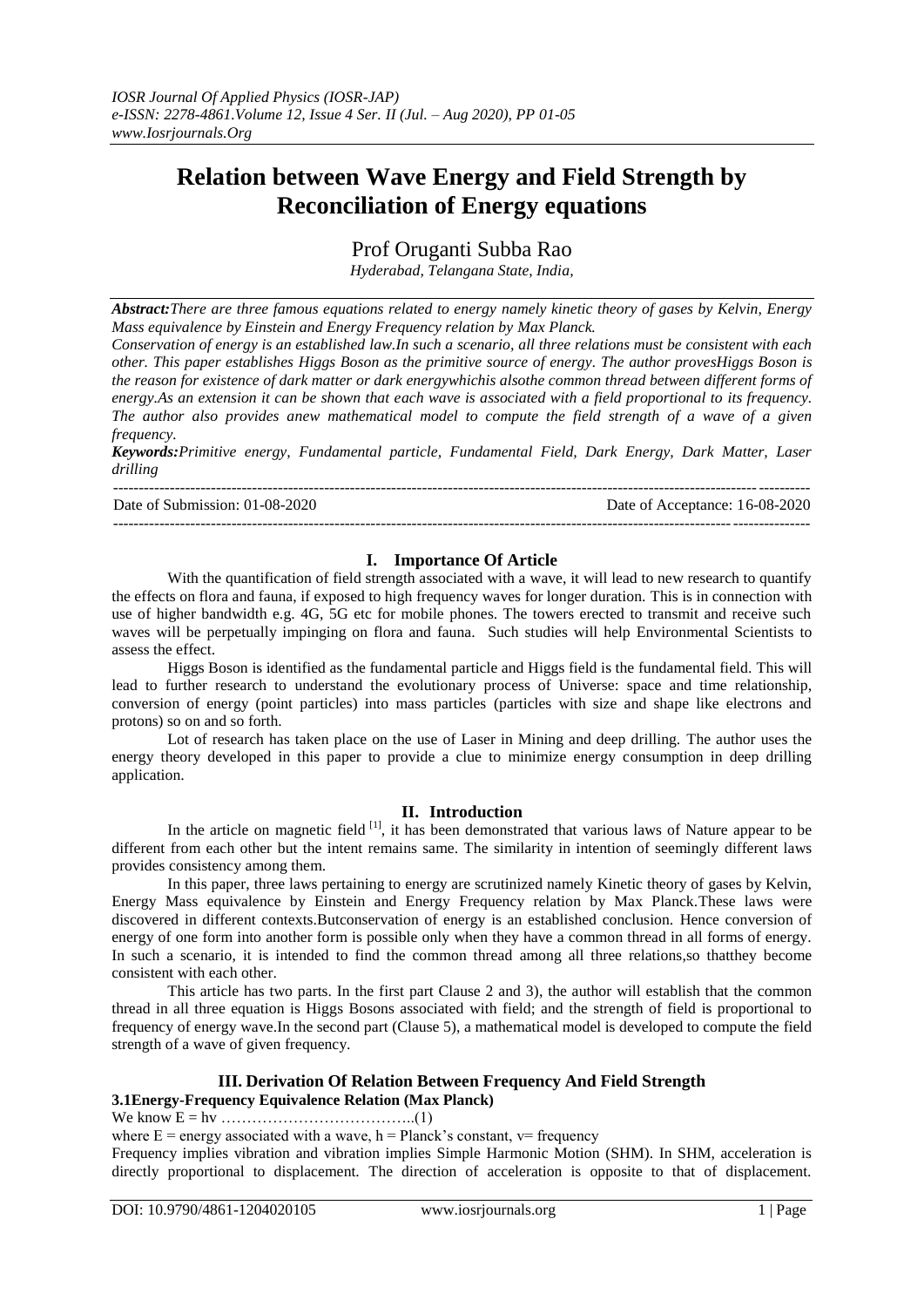Acceleration and displacement are relevant only in the context of a particle. It implies that wave of any type exists only because of a particle, whatever may be the attributes of that particle. The acceleration on the particle is due to some force as per Newton's second law of motion. It remains to be ascertained: the nature of particle and its field.

## **3.2 Energy-Mass Equivalence Relation(Albert Einstein)**

We know E = Mc<sup>2</sup> ………………………………(2)

At a macro level, this equation suggests a body with mass M can be converted to specific amount of energy E equal to  $Mc<sup>2</sup>$  and vice-versa. If a body loses mass while getting convertedinto energy, it will be difficult to know how it picks up mass when energy gets converted into a body of mass. It will be extremely difficult to explain how the Nature is able to do the energy-mass conversion with suchmathematical precision. We should look at the quantum level at the particle that defines and provides mass, Higgs Boson.

If each Higgs boson has a mass (m), body of mass  $M = Nm$  where  $N =$  number of Higgs Bosons. The body of Mass M can be treated as made up of N Higgs Bosons.

Equation (2) can be written as  $E = Nmc^2$  ………………...(3)

The body of Mass M can be treated as made up of N Higgs Bosons. Higgs Bosons exist in the body of Mass M in a bonded state within a defined contour of volume. In the state of energy, Higgs Bosons exist in free state where contour of volume is not defined.

From equation (3) we observe each Higgs Boson is associated with Kinetic energy equal to mc<sup>2</sup>. If Energy cannot be created or destroyed, then Higgs bosons cannot be created or destroyed. It demonstrates conservation of mass is a law.

This law of conversation of mass implies Higgs Boson should be a fundamental particle. Higgs field, being the field of a fundamental particle, should be a fundamental field. Higgs Boson meets the requirement of Equation (1) as mentioned above. The kinetic energy of Higgs boson is due to its vibration. It is the primitive source of energy.

Higgs boson cannot be detected for following reasons:

i) It is a point particle hence its size is zero. Mathematically the product of zero multiplied by any number is zero. Therefore, it is technically impossible see through any microscope having a magnifying power as large as possible to conceive.

ii) The field is also so weak that its impact on other bodies cannot be experienced and measured. Electric field is a very strong filed and its effects can be seen in simple experiments conducted in the lab. Gravitational field is very weak in comparison to Electric field. The effect of gravitational field between two small objects is invisible. Effects of gravitational field on small masses is visible only when the other body of mass is as big as planet. In such a scenario, detecting a negligible field around a point particle is next to impossibility.

But there are indirect ways to detect the Higgs Boson and its impacts:

iii) Existence of Brownian Motion proves beyond doubt that existence of Higgs Bosons and impact on other particles. In the absence of Higgs Bosons, Brownian Motion would not exist.

iv) Existence of magnetic field around a current carrying conductor [1] proves existence of particles with force, which are none else but Higgs Bosons.

As Higgs Bosons and its field cannot be detected, its mass appears as dark matter. For the same reason, its kinetic energy appears as dark energy. In fact, dark and dark energy are synonym for Higgs Boson.

#### **3.3 Energy-Temperature Equivalence Relation (Kelvin)**

From Kinetic theory of gases, we know that

 $K_e = pV = nRT$  ---------------------------------- (4)

where  $K_e$  = kinetic energy of gas molecules, p = pressure of gas, V = volume of gas, n = Number of molecules of given mass of gas,  $R = gas$  constant,  $T = Absolute$  temperature of gas.

The equation (4) can be rewritten as

 $K_e / V = p = (n/V) R T$  ------------------------(5)

 $K_e$  / V = energy density per unit volume, n/V= Density of molecules per unit volume.

Pressure p is force per unit area across any cross section of the container of gas.

We consider a gas of given mass M in a container of volume V. Here number of molecules of gas is constant as mass is not changing. Volume of container is fixed and cannot change.

If temperature is increased, pressure of gas as well as energy density will increase. Increase in Kinetic energy implies increase in velocity of molecules. Increase in velocity indicates application of force as per Newton's Second Law of motion. The question is:who applies the forceon molecules when heat is supplied to gas at higher temperature.

To understand this, we have to understand the concept of volume of gas. Volume of gas is the sum of volume of molecules of gas and the volume of inter-molecular space. The inter-molecular space is not vacuum<sup>(1)</sup>. The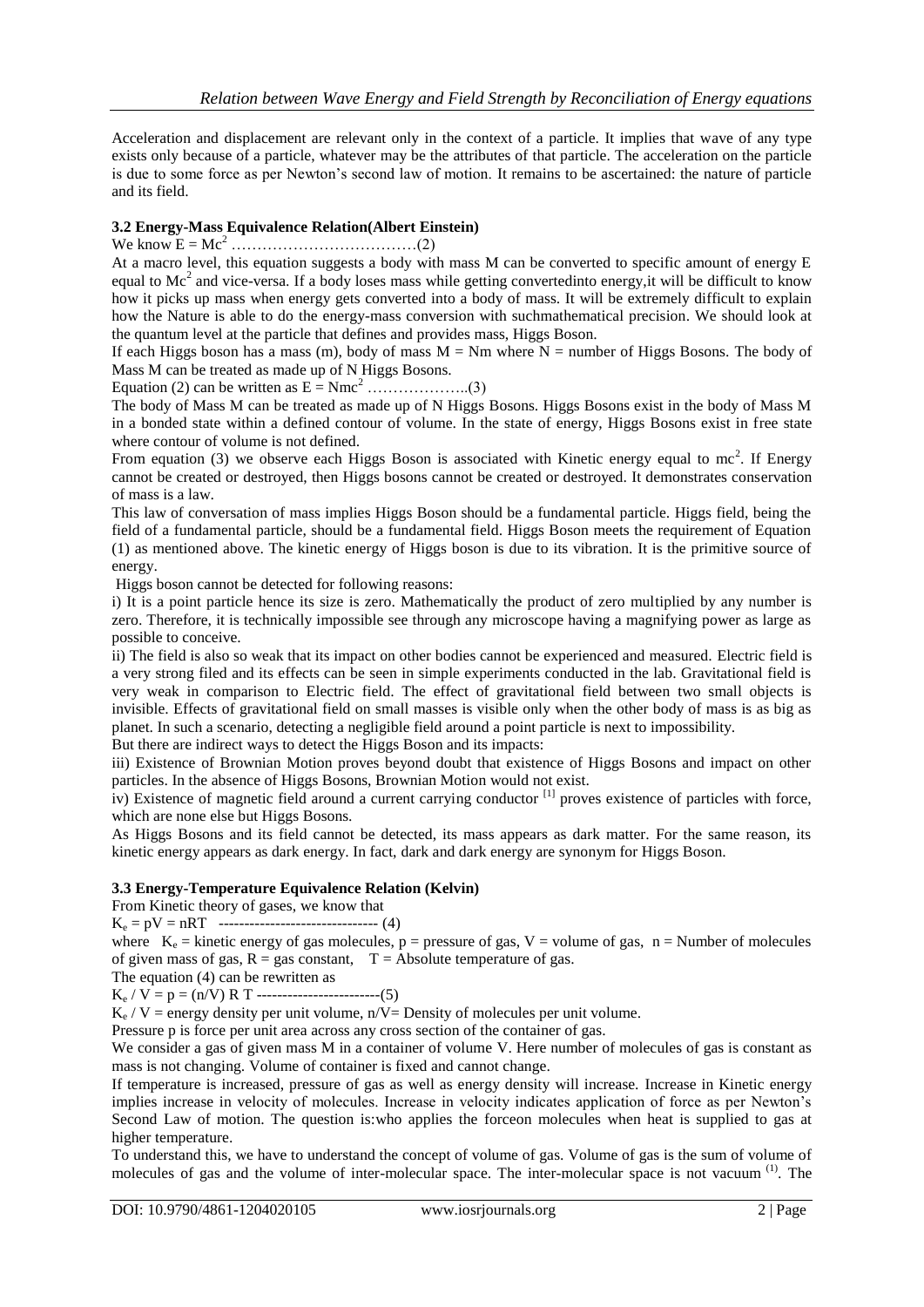particles in inter-molecular space are responsible for the kinetic energy of molecules. We have identified the particles as Higgs bosons in the observations of equation 3. When heat supplied,more and more Higgs bosons from heat source enter into inter-molecular space causing the increase in kinetic energy of molecules. The equation (5) need to be rewritten as given below:

(E<sup>1</sup> + E2)/ (V<sup>1</sup> + V2) = p = { (N<sup>1</sup> + N<sup>2</sup> )/(V<sup>1</sup> + V2) } R T ------------------------(6)

 $K_e = E_1 + E_2$ ,  $E_1 =$  Kinetic energy of Molecules,  $E_2 =$  Energy of Higgs bosons in intermolecular space

 $V = V_1 + V_2$ ,  $V_1$  = volume of molecules,  $V_2$  = volume of inter-molecular space

 $n = N_1 + N_2$ ,  $N_1$  = Number of molecules,  $N_2$  = number of Higgs bosons in inter-molecular space

In the equation 6, volume of molecules  $(V_1)$  and number of molecules  $(N_1)$  do not change whatever may be the temperature. The variables, which change with temperature, are  $E_2$ ,  $V_2$ , p and  $N_2$  as these are related to Higgs bosons.

When Temperature increases, the increase in number of Higgs bosons in volume  $V_2$ , leads to increase in density of Higgs bosons. The additional Higgs bosons apply force on Gas molecules increasing their velocity hence kinetic energy.

The above explanation is for the gas law pertaining to it pressure and temperature when volume is constant. Similarly, Boyle's law and Charles's Law also can be explained in terms of behaviour of Higgs Bosons in intermolecular space.

#### **3.4 When Temperature attains absolute zero**:

We know from Charles's Law that when temperature is zero, Volume of gas becomes zero. Volume of gas can become zero only when volume of gas molecules becomes zero. It implies that Higgs bosons are drained out NOT only from inter-molecular space but they are drained out from intra-atomic space. This leads to crumbling of atoms and they convert into Higgs Bosons as per energy-mass equivalence relation.

The equation reduces to

 $E_1 / V_3 = p = N_3 mc^2 / V_3$  -------------------------(7)

 $E_1$  = Kinetic Energy of Higgs bosons contained in gas molecules

 $V_3$  = New volume of Higgs bosons contained in gas molecules

 $N_3$  = number of Higgs bosons contained in gas molecules

As per Max Planck equation Energy is proportional to frequency of wave. Hence equation (7) can be written as E<sup>1</sup> / V<sup>3</sup> = p = N<sup>3</sup> mc<sup>2</sup> / V3 = hv------------------------(8)

#### **IV. Observations**:

#### **4.1Fundamental Particle and Fundamental field**

From the interpretation of equation (2), we conclude Higgs field is a tensor of rank one hence it is fundamental field. Higgs boson is fundamental particle.

#### **4.2Context of relevance – Temperature and Frequency**

From equation (4) we observe: temperature is relevant in case of atoms and molecules which have characteristic attributes like size and shape. Because atoms have a stable volume (size), mass is visible. Stability of size (*volume V<sub>1</sub>* in equation (6)) provides stability to mass. When an electron moves from one point to another point, it carries its entire mass with it.

From equation (8) we observe frequency is the characteristic attribute in case of waves as they are made up of point particles. Since energy radiates out, volume  $V_3$  (equation (8)) is perpetually increasing. Hence in case of point particles, the existence is instantaneous. Instability in volume causes instability in mass. This is the reason mass of point particles cannot be ascertained. In case of light, when a photon moves from one point to another point, it does not carry the same mass.

#### **4.3Redefining Max Planck Energy-Frequency Equivalence relation**:

From equation (8), we observe frequency of a wave is directly proportional to Energy density and NOT to quantum of energy alone. We also observe that every wave carries a field strength "p" force per unit area.

#### **4.4Photo-electric effect**:

Voltage generated in photo-electric effect is directly proportional to frequency of light. If frequency is related to quantum of energy only, then quantum of energy is responsible for voltage generated. In such case, a bright red light, emitting more energy, should generatemore voltage as compared to a dull blue light emitting less energy. But it is the dull blue light having higher frequency is generating higher voltage than the bright red light having lower frequency. This shows frequency is not related to quantum of energy alone but to quantum of energy per unit volume. It is the associated field per unit area with a given frequency is responsible for ejecting more electrons and generating higher voltage.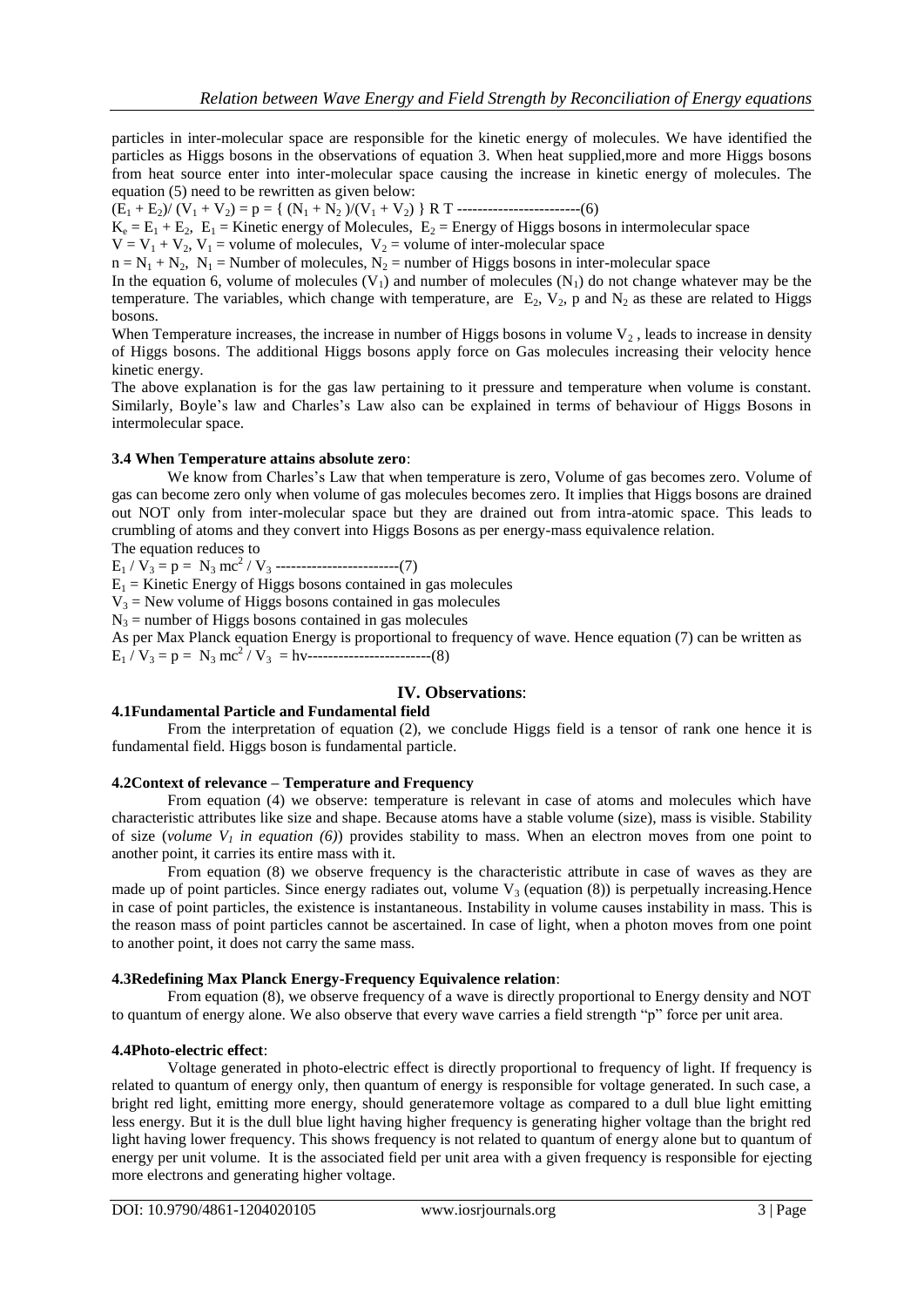## *Note: Reason for brightness / dullness:*

*The question is: How does a bright red light (low frequency) is different from a dull blue light (high frequency)? Brightness or dullness is a property of surface. Brightness of a surface depends on the amount of energy released per unit area. It does not depend on frequency.*

## **4.5Behavior of x-ray, laser and ultra-violet rays and ordinary light**:

Strength of a field around a particle defines the potential on the particle. We have already seen (refer equation 6) that inter atomic space as well as intra-atomic space is filled with Higgs bosons. Atoms and/or groups of atoms are held by forces provided by Higgs bosons in matter. Because these forces, the inter-atomic space or inter-molecular space attains potential. This potential appears as strength of materials. Anything, which cuts through or passes through the matter, must address this potential.

When light falls on an object, it will reflect or refract will depend on potential of photons compared to potential of inter-atomic space. If potential on photons is more, it will pass through otherwise it will get reflected. A similar phenomenon takes place with other rays also. In case of X-rays and ultra-violet rays, bio cells are getting damaged, hence adverse effects are observed when flora and fauna are subjected to prolonged exposure of such rays.

Laser rays with a specific optical power have an additional capacity to drive out the Higgs Bosons in inter-atomic space, which appears as cutting or drilling.

**4.6** A theoretical model needs to be developed to understand the conversions of Higgs Bosons in wave form into particles with size like electron, positron and neutrino. The validity of the model lies in its consistency in interpretation of other known accepted laws like Laws of thermodynamics, Inverse square law, electric, magnetic and gravitational field so on so forth.

#### **V. Computation Of The Force Per Unit Area For A Known Frequency 5.1Computation of Force Per Unit Area**

When a hole is drilled in a piece of metal, it has to address two constraints:

Every metal has strength expressed as force per unit area. Any tool, whether a drill bit or laser light, must meet this condition to be able to drill a hole.

 $\triangleright$  Energy required to drill a hole of a given length.

Equation (1) meets only energy requirement but does not meet force per unit area requirement. Equation (8) addresses both the constraints. In a laser drilling, the beam must have a minimum optical power to be able to drill a hole. Power is energy required per unit time. It implies quantum of energy required any instant. Quantum of energy at any instant entails number of particles at that instant.Number of particles at any instant essentially addresses the strength (force per unit area) of material.

A laser beam of frequency "v" drills a hole of diameter "d" (equivalent cross sectional area" A") and length "l ". Let P be the optical power of laser beam  $E_e$  be the equivalent electrical energy consumed to drill the hole.

 $E_e$  = P t where t is the time required to drill the hole.

Let " $E_m$ " be mechanical energy equivalent ofelectrical energy $E_e$ 

 $E_m$  = F l where F = Force required to drill the hole

 $E_m / 1 = F$ , F can be calculated as  $E_m$  and 1 are known.

This force F is applied on a cross sectional area of A.

Hence force per unit area  $p = F / A$ 

As d can be measured, cross-sectional Area "A" can be computed. Hence Force per unit area p can be computed.

## **5.2 Computation for other frequencies**:

Let  $p_1$  be field strength per unit area as computed above for a known frequency  $v_1$ ,  $v_2$  is frequency of another wave, for which field strength need to be computed.

From equation (8)  $p_2 / p_1 = v_2 / v_1$  or  $p_2 = (v_2 / v_1) p_1$ 

## **5.3 Computation of field strength for ordinary light**:

The above computation method is for laser light. To compute field strength carried by ordinary light, we have to understand relation between ordinary light and laser light.

Let us consider a sphere of unit radius. Light is emitted from a source of light placed at the center of sphere. Light moves in all direction. The entire light is converged to a single direction to form beam of laser light.

The force per unit area p associated with laser light of frequency v now falls on entire surface area of the sphere. The surface area of sphere of unit radius= 4Π.

The force per unit area is  $p/4\Pi$  for ordinary wave of frequency v.